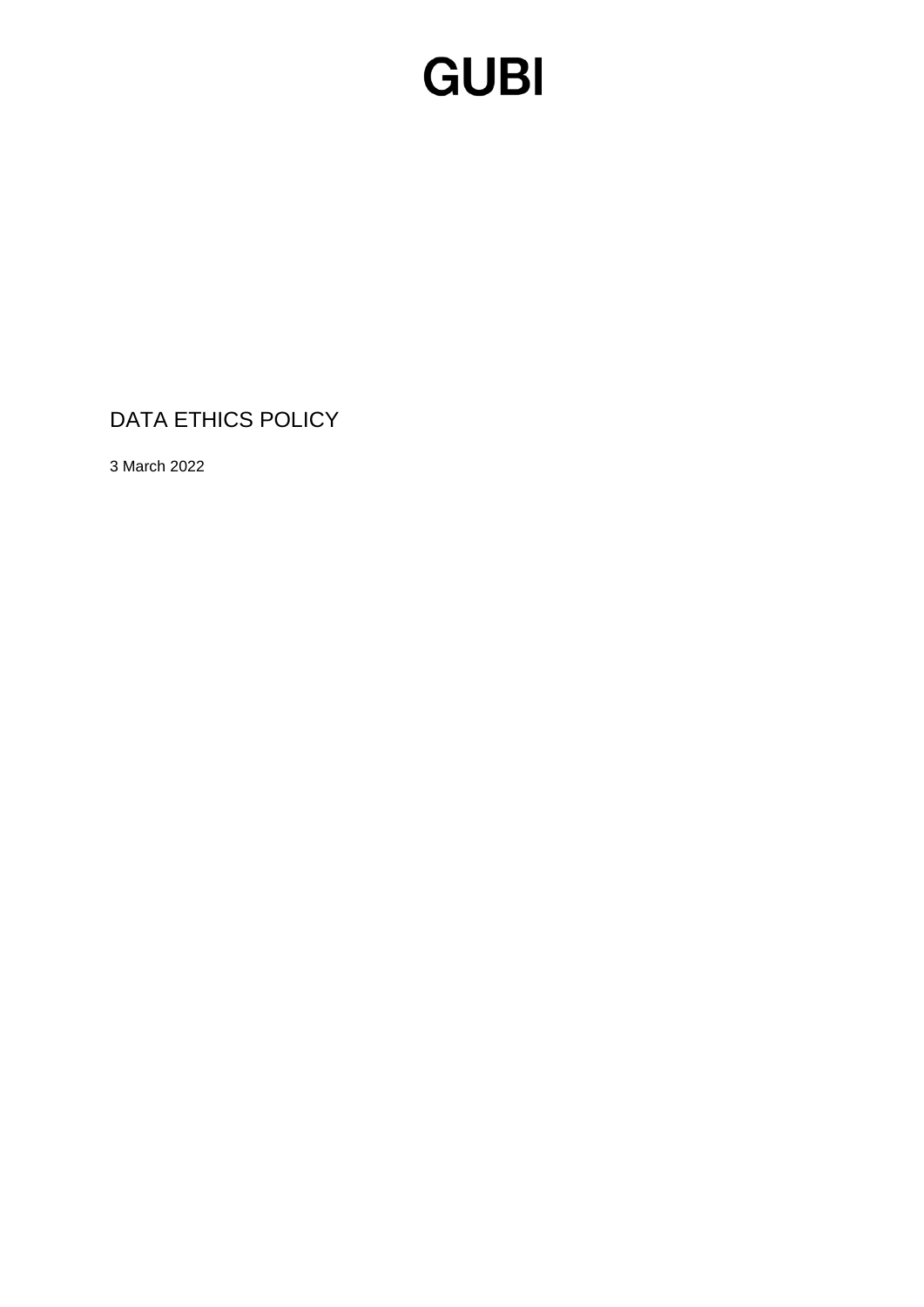# GURI

#### **1 OBJECTIVE AND SCOPE**

- $1.1$ The objective of this policy (the "**Policy**") is to formally state and ensure that GUBI Group ApS and its subsidiaries (collectively "**GUBI**")
	- (a) conducts its business in an ethical manner;
	- does not use data against the legitimate interests of individuals and/or groups; and
	- (c) complies with the requirements set out in section 99d of the Danish Financial Statements Act which GUBI is subject to.

#### **2 BACKGROUND**

- As stated in GUBI's Code of Conduct, GUBI will actively work to ensure that all information is  $2.1$ handled responsibly and in accordance with all applicable standards, policies, and laws.
- $2.2$ Data ethics is about responsible and sustainable use of data as well as genuine transparency in data management.
- 2.3 GUBI fully acknowledges that the digital development results in increased use of data and that the use of data enables new and innovative ways of improving the operations of GUBI and to the benefit of customers, suppliers and employees.
- $2.4$ GUBI recognizes that data ethics is the step further than the mere compliance with personal data protection legislation ("GDPR"). The Policy covers use of all data types and is thus not limited to the use and protection of personal data comprised by GDPR.
- $2.5$ The Policy complements e.g., the principles of transparency and data minimisation in the Data Protection Act as well as rules on integrity and confidentiality. The Policy also supplements GUBI's policies on handling of personal data, use of cookies, etc.
- 2.6 The Policy is mainly aimed at existing and future partners, customers, suppliers, visitors to our website (gubi.com), as well as employees with GUBI.

#### **3 TYPES OF DATA**

- $3.1$ GUBI uses and processes data in various functions such as sales, marketing, and finance etc. and data (including on various social media platforms) is an integral part of GUBI's work. It is of great importance to GUBI that partners, customers, suppliers and employees may always feel safe when entrusting GUBI with their data. Having solid data helps make better decisions which ultimately benefit society and the end-users.
- $3.2$ Data will typically consist of general personal data but also behavioural data regarding GUBI's customers, partners, suppliers and employees. Data is obtained either directly from the data subject or via a third party.